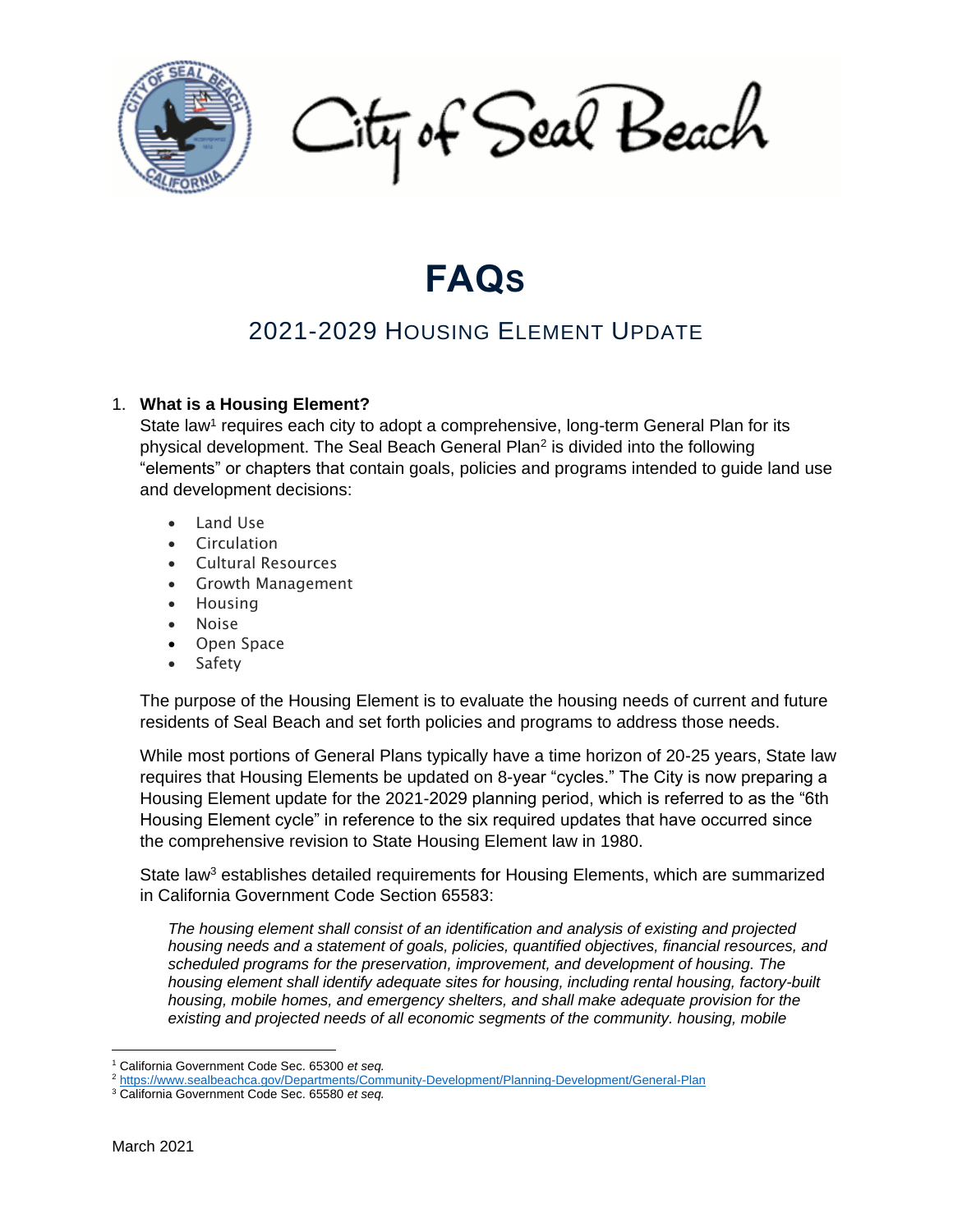*homes, and emergency shelters, and shall make adequate provision for the existing and projected needs of all economic segments of the community.*

#### **2. What is Housing Element "certification" and why is it important?**

The State Legislature has delegated to the California Department of Housing and Community Development ("HCD") the authority to review Housing Elements and issue findings regarding the elements' compliance with the law<sup>4</sup>. When HCD issues a letter finding that the Housing Element is in substantial compliance with State law it is referred to as "certification" of the Housing Element.

Housing Element certification is important for two main reasons:

- Local control. The General Plan and its various elements provide the foundation for the City's land use plans and development regulations, and the Housing Element is part of the General Plan. If the City were challenged in court on a planning or zoning matter and the General Plan were found by the court to be invalid, the court could order changes to City land use plans or regulations and assume control over City land use decisions. HCD certification establishes a "rebuttable presumption of validity"<sup>5</sup> that the Housing Element complies with State law, which would support the City's legal defense. Recent laws also allow courts to impose fines on a jurisdiction if it fails to adopt a Housing Element in compliance with State law<sup>6</sup>.
- Eligibility for grant funds. Some State grant funds are contingent upon Housing Element certification. Grants can help to cover the cost of some projects that would otherwise rely on the City's General Fund.

Seal Beach adopted its last Housing Element update in 2013, which was certified by HCD as fully compliant with State law.

- 3. **What are the most important issues that must be addressed in the Housing Element?** The major issues that must be addressed in the Housing Element update are: 1) how City policies, plans and regulations help to meet the region's housing needs for persons and families of all income levels; and 2) how City land use regulations accommodate the special housing needs of those with disabilities or other difficulties.
	- Accommodating Regional Housing Needs. Under State law<sup>7</sup> all cities are required to plan for additional housing to accommodate population growth and address existing housing problems such as overcrowding and high housing cost. State law recognizes that cities generally do not build housing, since that is typically the role of private developers and builders. However, cities are required to adopt policies and development regulations to encourage a variety of housing types that are affordable for persons of all income levels. The Regional Housing Needs Assessment ("RHNA") is the method by which each jurisdiction's share of new housing needs is determined (see #5 below).

•

<sup>4</sup> California Government Code Sec. 65585

<sup>5</sup> California Government Code Sec. 65585

<sup>6</sup> AB 101 of 2019

<sup>7</sup> California Government Code Sec. 65583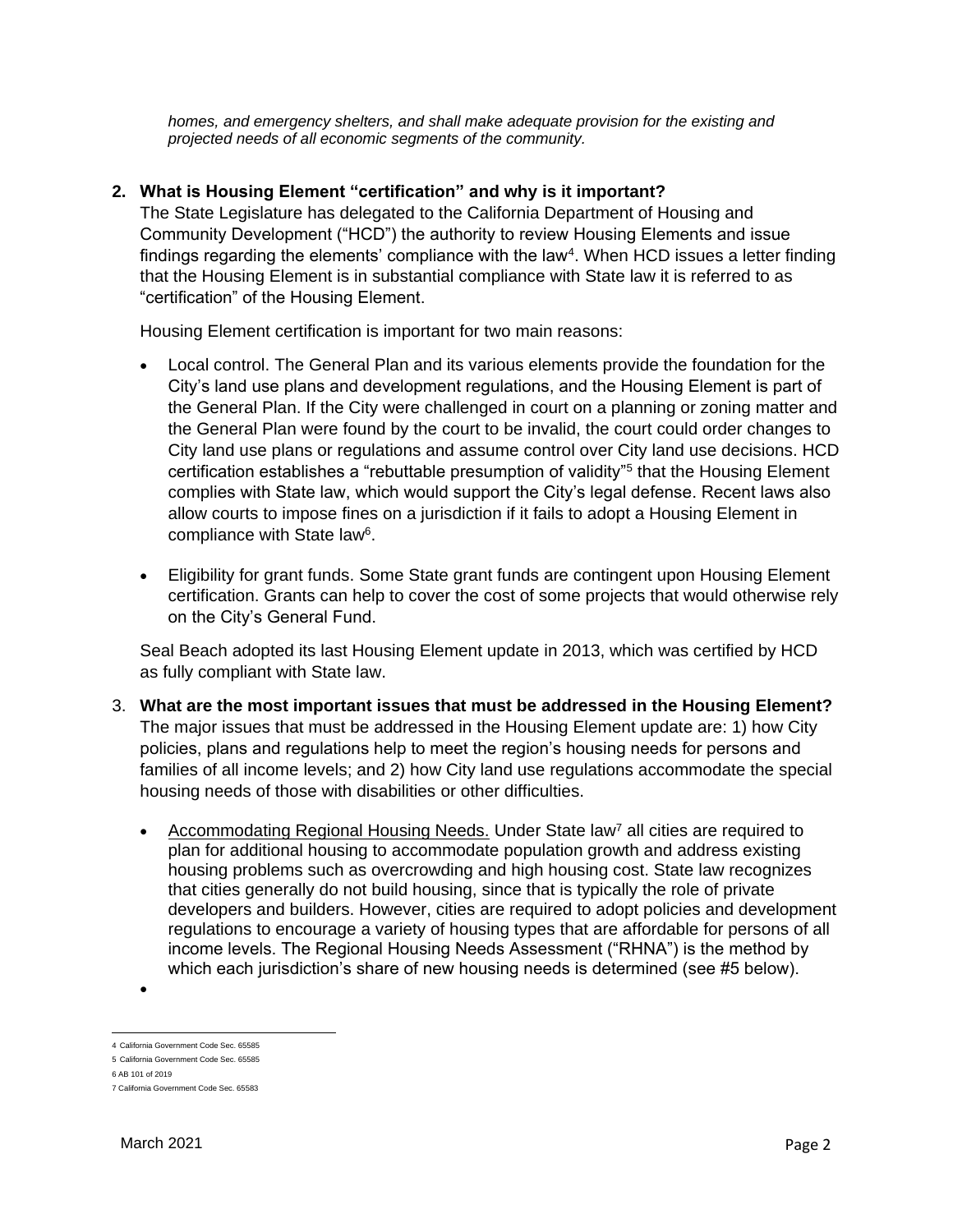- Housing for Persons with Special Needs. Under State law<sup>8</sup> cities must also ensure that their plans and regulations encourage the provision of housing for persons with special needs including:
	- o Reasonable accommodation for persons with disabilities
	- o Transitional housing
	- o Supportive housing
	- o Residential care facilities
	- o Emergency shelters and "navigation centers"
	- $\circ$  Large (5+) families

#### **4. What is "affordable" housing?**

By definition, housing is usually considered "affordable" when total housing cost, including utilities, is no more than 30 percent of a household's gross income. State law describes five income categories, which are based on county median income as shown in Table 1.

| <b>Table 1. Household Income Categories</b> |               |  |
|---------------------------------------------|---------------|--|
|                                             | % of county   |  |
| <b>Income Category</b>                      | median income |  |
| <b>Extremely low</b>                        | Up to 30%     |  |
| Very low                                    | 31-50%        |  |
| Low                                         | 51-80%        |  |
| Moderate                                    | 81-120%       |  |
| Above moderate                              | Over 120%     |  |
| -------                                     | $\sim$        |  |

Source: California Government Code Sec. 65584(f)

Affordable housing costs for all jurisdictions in Orange County that correspond to these income categories are shown in the following table based on the 2020 Orange County Area Median Income of \$103,000. Affordability figures are adjusted each year and are based on family size. Table 2 provides figures for a 4-person family in 2020.

<sup>8</sup> California Government Code Sec. 65583(a)(5)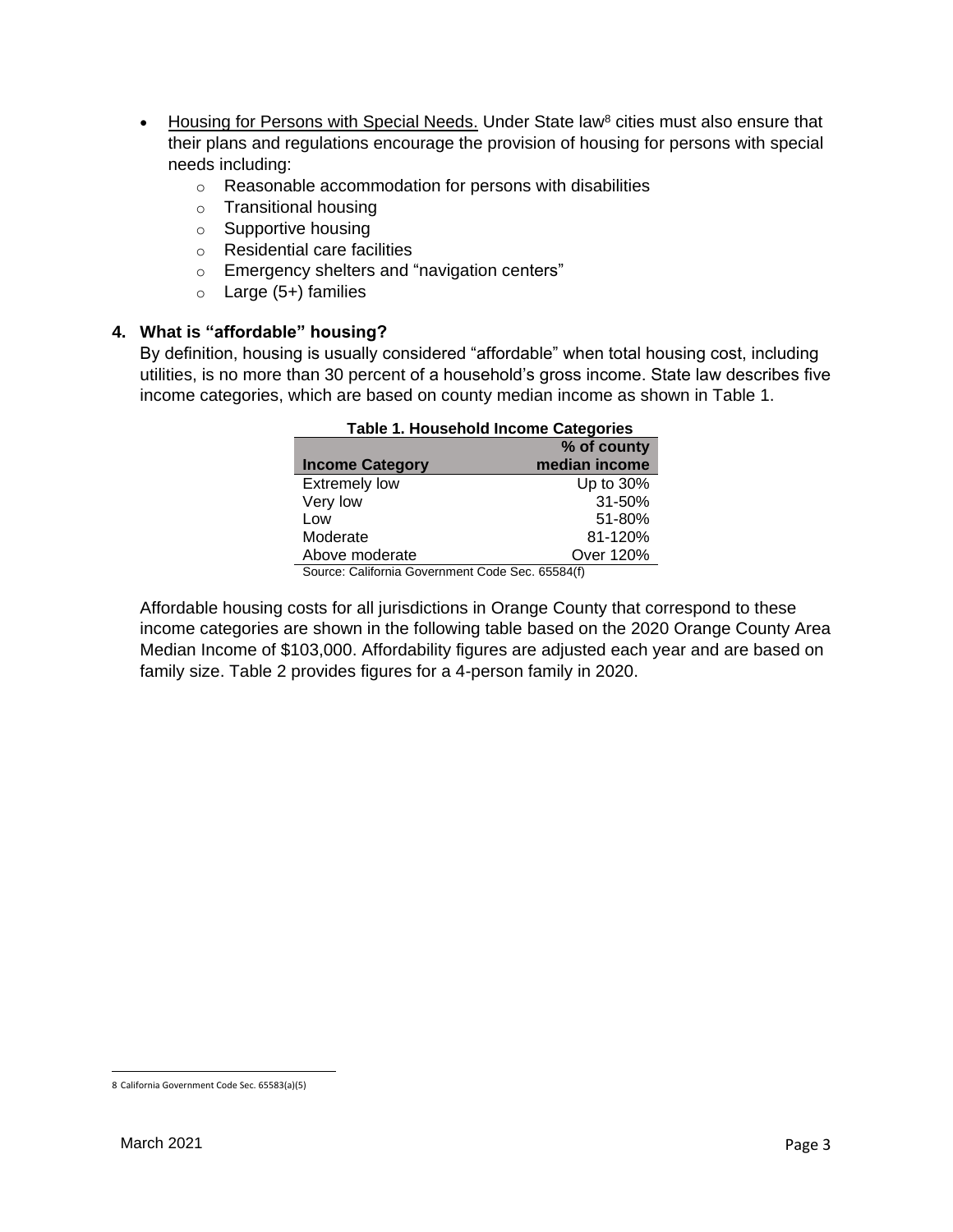| <b>Income</b><br><b>Category</b> | <b>Maximum</b><br><b>Income</b> | <b>Maximum</b><br><b>Affordable</b><br>Rent | <b>Maximum</b><br><b>Affordable Price</b><br>(est.) |
|----------------------------------|---------------------------------|---------------------------------------------|-----------------------------------------------------|
| <b>Extremely low</b>             | \$38,450                        | \$961                                       |                                                     |
| Very low                         | \$64,050                        | \$1,601                                     |                                                     |
| Low                              | \$102,450                       | \$2,561                                     |                                                     |
| Moderate                         | \$103,000                       | \$2,575                                     | \$500,000                                           |
| Above moderate                   | \$123,600                       | \$3,090                                     | Over \$500,000                                      |
|                                  |                                 |                                             |                                                     |

#### **Table 2. Income Categories and Affordable Housing Costs Orange County**

Assumptions:

• Based on a family of 4 and 2020 State income limits

• 30% of gross income for rent or principal, interest, taxes & insurance plus utility allowance

• 10% down payment, 3.75% interest, 1.25% taxes & insurance, \$300 HOA dues

• For-sale affordable housing is typically at the moderate-income level *Source: Cal. HCD; JHD Planning LLC*

## **5. What is the RHNA and why is it important?**

Each California city is required to plan for new housing to accommodate a share of the regional needs. The Regional Housing Needs Assessment ("RHNA") is the process established in State law<sup>9</sup> by which each city's housing needs are assigned.

Prior to each Housing Element planning cycle the region's total housing need is determined by the California Department of Housing and Community Development ("HCD") based upon economic and demographic trends, existing housing problems such as overcrowding and overpayment, and additional housing needed to ensure reasonable vacancy rates and replace units lost due to demolition or natural disasters. The total housing need for the region is then distributed to cities and counties by SCAG based upon criteria established in State law<sup>10</sup>.

Seal Beach is located within the Southern California Association of Governments ("SCAG") region, which includes Los Angeles, Orange, Riverside, San Bernardino, Imperial and Ventura counties. The total housing need for the SCAG region is distributed to cities and counties by SCAG based upon objectives and criteria established in State law<sup>11</sup>.

In 2019 HCD determined that the total new housing need for the entire SCAG region in the 6th Housing Element cycle is 1,341,834 units. SCAG then prepares a RHNA plan that fully allocates the total RHNA to jurisdictions in the SCAG region<sup>12</sup>.

Table 3 shows the draft RHNA allocations for Seal Beach, Orange County, and the entire SCAG region. SCAG expects to adopt the final RHNA plan in March 2021.

<sup>9</sup> California Government Code Sec. 65584 et seq.

<sup>10</sup> California Government Code Sec. 65584(d)

<sup>11</sup> California Government Code Sec. 65584(d)

<sup>12</sup> <https://scag.ca.gov/housing>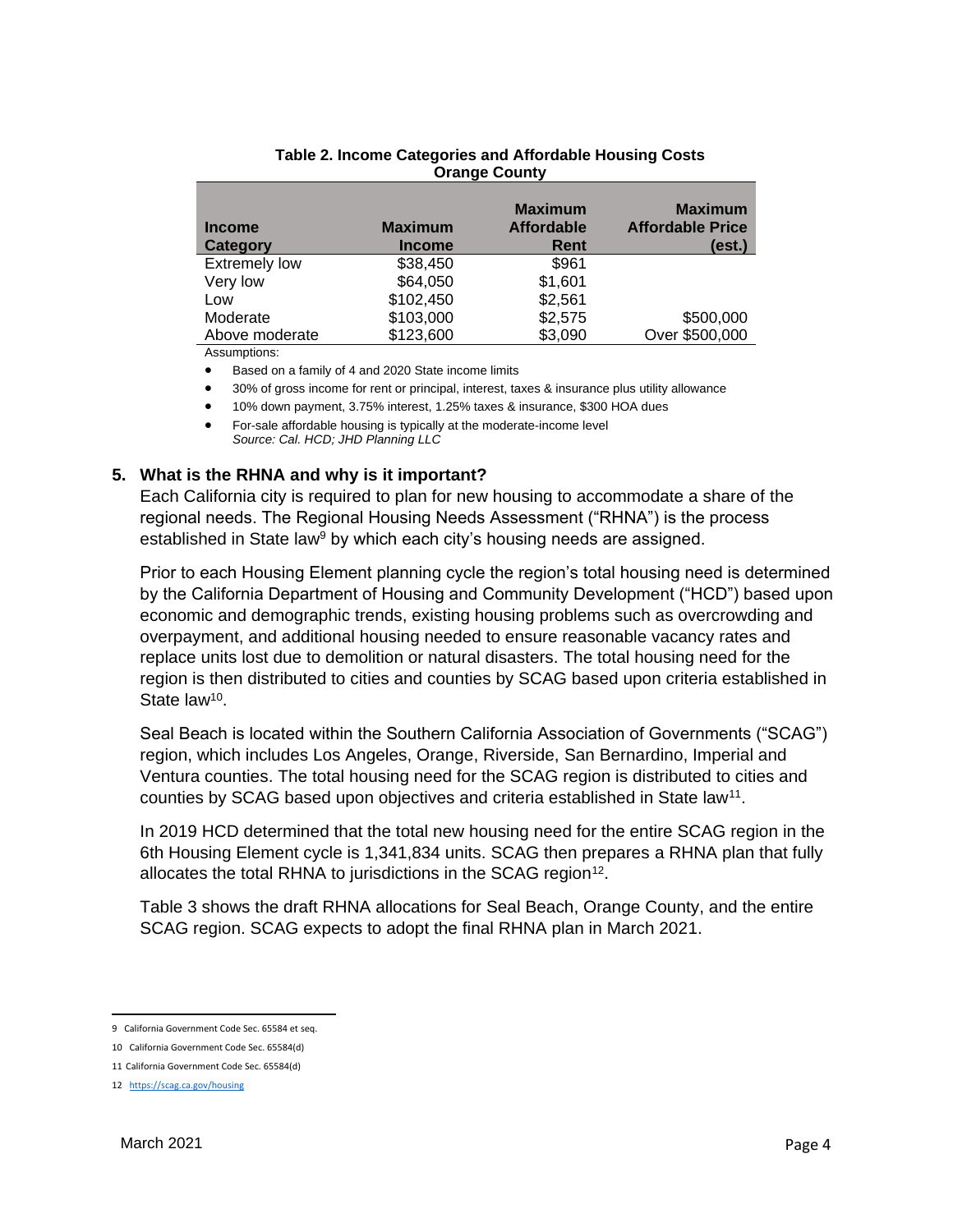|                                                    | <b>Seal Beach</b> | Orange<br><b>County</b> | <b>SCAG</b><br><b>Region</b> |
|----------------------------------------------------|-------------------|-------------------------|------------------------------|
| RHNA allocation 2021-2029 (housing                 | 1.243             | 183.861                 | 1,341,827                    |
| units)                                             |                   |                         |                              |
| Source: SCAG, 3/4/2021 https://scag.ca.gov/housing |                   |                         |                              |

#### **Table 3. Draft 6th Cycle RHNA Seal Beach, Orange County and SCAG Region**

The RHNA also distributes each jurisdiction's total housing need by the income categories shown in Tables 1 and 2 above (the extremely-low and very-low categories are combined for RHNA purposes). The draft 6th cycle RHNA allocation for Seal Beach by income category is shown in Table 4.

| Table 4. Draft 6th RHNA by Income Category - Seal Beach |                 |     |                 |                 |       |
|---------------------------------------------------------|-----------------|-----|-----------------|-----------------|-------|
|                                                         |                 |     |                 | <b>Above</b>    |       |
|                                                         | <b>Very Low</b> | Low | <b>Moderate</b> | <b>Moderate</b> | Total |
|                                                         | 258             | 201 | 239             | 545             | 1,243 |
| $\sim$                                                  | ------------    |     |                 |                 |       |

Source: SCAG, 3/4/2021

#### **6. Is the RHNA a construction mandate?**

The RHNA allocation identifies the projected amount of additional housing a jurisdiction would need in order to have enough housing at all price levels to fully accommodate its assigned share projected growth over the 8-year planning period while also eliminating existing problems of overcrowding and overpayment. The RHNA is a planning requirement based upon housing need, not a construction quota or mandate. Jurisdictions are not required to build housing or issue permits to achieve their RHNA allocations, but some provisions of State law establish specific requirements when housing production falls short of RHNA allocations. One such requirement is streamlined review and approval of housing development applications that meet specific standards<sup>13</sup>. Other than requirements for streamlined permit processing, there are currently no legal or financial penalties imposed on cities for failing to achieve their RHNA allocations.

## **7. What must cities do to comply with the RHNA?**

The Housing Element must provide an evaluation of the city's capacity for additional housing based on land use patterns, development regulations, other development constraints (such as infrastructure availability and environmental conditions) and real estate market trends. The analysis must be prepared at a parcel-specific level of detail and identify properties (or "sites") where additional housing could be built consistent with City regulations. This evaluation is referred to as the "sites analysis" and State law requires the analysis to demonstrate that the city has adequate capacity to fully accommodate its RHNA allocation in each income category. If the sites analysis does not demonstrate that adequate capacity exists to fully accommodate the RHNA, the Housing Element must describe what steps will be taken to increase capacity commensurate with the RHNA – typically through amendments to land use and zoning regulations that could facilitate additional housing

<sup>13</sup> California Government Code Sec. 65913.4 (SB 35 of 2017)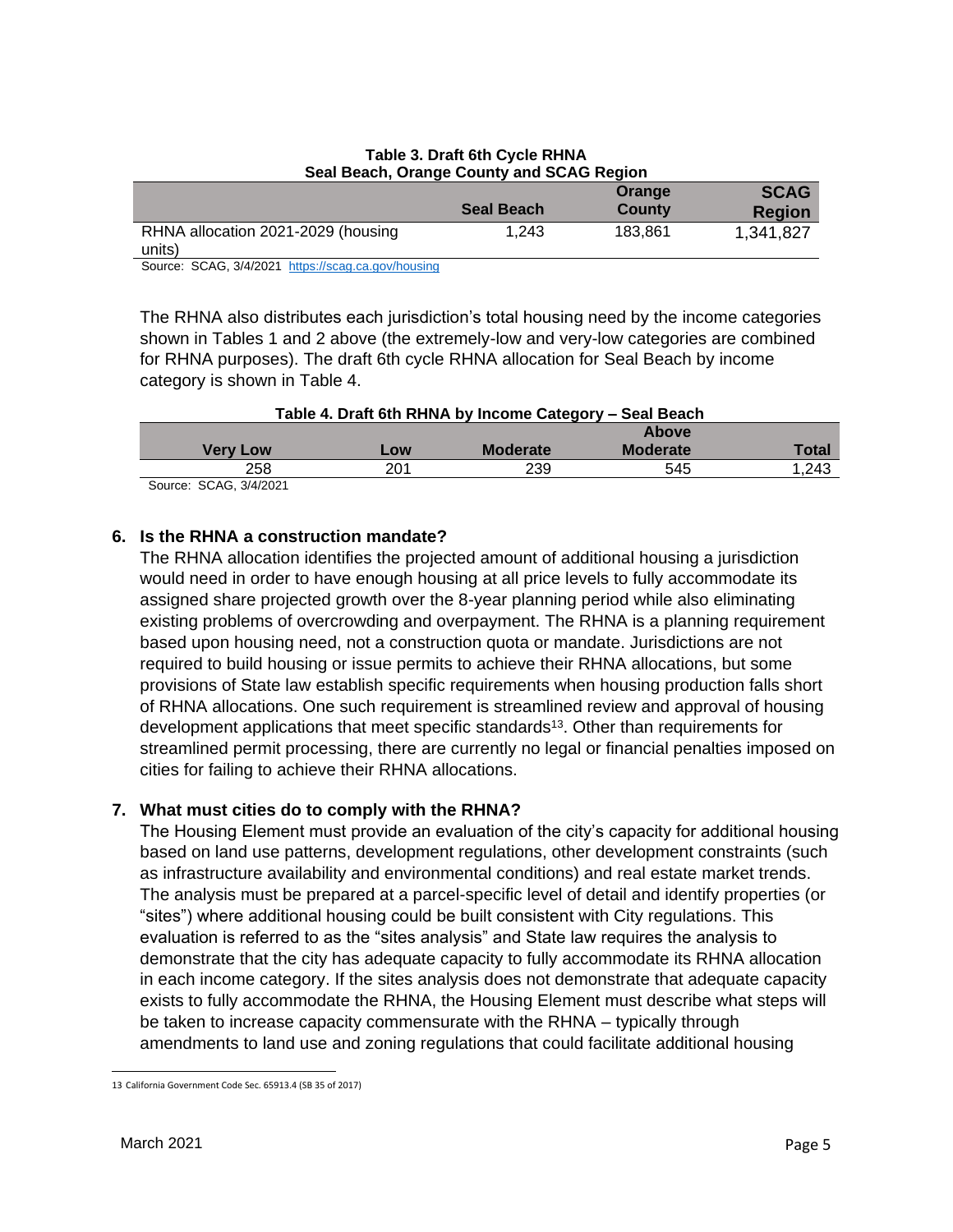development. Such amendments typically include increasing the allowable residential density or allowing housing to be built in areas that are currently restricted to only nonresidential land uses.

**8. Why are cities in high-cost areas expected to have affordable housing? Low-cost housing is not economically feasible here due to high land prices.** State housing laws are based on the premise that every city has an obligation to accommodate a range of housing types for persons at all income levels. Every community is dependent on a variety of low- and moderate-income workers in jobs such as landscaping, building maintenance, child and elder care, medical technicians, personal services, clerical support and retail trade. While the existing housing stock serves the needs of many residents, market rents and prices are higher than some families can afford. In addition, lowwage jobs have increased at a much faster rate than affordable housing is being built.

While cities are not required to build new housing, they must ensure that their land use regulations encourage a full range of housing types. Rental apartments typically provide the majority of affordable housing, but other types of housing such as accessory dwelling units (ADUs) can also help to address this need. Various governmental programs provide funding assistance for affordable housing, but if a city's development regulations do not allow development of additional housing commensurate with projected need, the housing needs of the local workforce may be shifted to other cities.

#### **9. Seal Beach is fully developed. Why is the RHNA allocation so high?**

SCAG's 6th cycle RHNA allocation for the entire 6-county region is 1,341,827 units compared to 412,137 units in the 5th cycle. There are two main reasons why the 6th RHNA allocation is so much higher than the 5th cycle.

First, the 5th cycle RHNA allocation was established in 2012 while the severe economic effects of the "Great Recession" were discouraging growth. As a result, the 5th RHNA was uncharacteristically low. For comparison, SCAG's 4th cycle (2006-2013) RHNA allocation was approximately 700,000 housing units.

Second, for the 6th cycle the State made a major modification to the process for determining RHNA allocations. In prior RHNA cycles, total housing need was based only on projected population growth. However, for the 6th RHNA cycle the State added existing need to the total RHNA calculation. Existing need includes households that are currently overcrowded (defined as more than one person per room) or are overpaying for housing (defined as more than 30% of gross income). The total 6th cycle RHNA allocation for the SCAG region is comprised of the sum of existing need and projected need, as follows:

| Existing need:  | 577,422 units   |
|-----------------|-----------------|
| Projected need: | 764,405 units   |
| Total need:     | 1,341,827 units |

As seen from this breakdown, if existing need were excluded (as was the case in prior RHNA cycles) the total need would be similar to the 4th cycle RHNA.